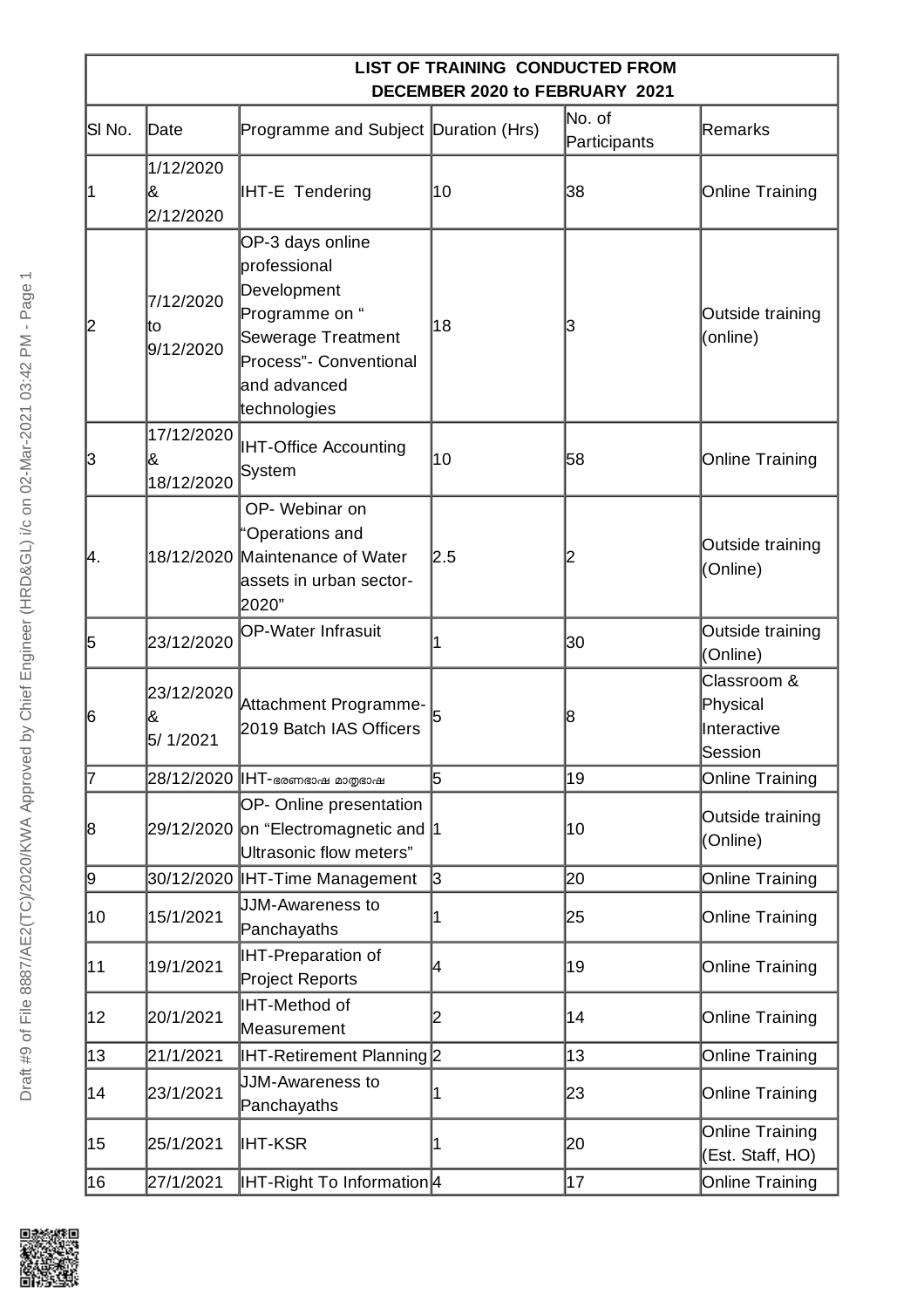| 17                                                            | 28/1/2021<br>l&                   |                                          |                                                     |                    |      |     |                 | Classroom                                |
|---------------------------------------------------------------|-----------------------------------|------------------------------------------|-----------------------------------------------------|--------------------|------|-----|-----------------|------------------------------------------|
|                                                               | 29/1/2021                         | <b>IHT-EPANET</b>                        |                                                     | 10                 |      | 17  |                 | Training<br>(PPD&WASCON)                 |
| 18                                                            | 29/1/2021<br>&<br>30/1/2021       | Meter Inspectors                         | <b>IHT-Refresher Course to</b><br>Meter Readers and | 18                 |      | 35  |                 | Online Training                          |
| 19                                                            | 4/2/2021                          | Panchayaths                              | JJM-Awareness to                                    |                    |      | 12  |                 | Online Training                          |
| 20                                                            | 5/2/2021                          | JJM-Awareness to<br>Panchayaths          |                                                     | 1                  |      | 18  |                 | Online Training                          |
| 21                                                            | 11/2/2021                         | <b>IHT-KSR</b>                           |                                                     | 1                  |      | 19  |                 | Online Training-<br>(Est. Staff, HO)     |
| 22                                                            | 12/2/2021                         | System                                   | <b>IHT-O&amp;M of Water</b><br>Supply Distribution  | 3                  |      | 16  |                 | Online Training                          |
| 23                                                            | 15/2/2021                         | <b>IHT-PASK</b>                          |                                                     | 1.5                |      | 35  |                 | Online Training-<br>(Southern<br>Region) |
| 24                                                            | 15/2/2021                         | <b>IHT-PASK</b>                          |                                                     | 1.5                |      | 64  |                 | Online Training-<br>(Central Region)     |
| 25                                                            | 16/2/2021                         | <b>IHT-PASK</b>                          |                                                     | 1.5                |      | 47  |                 | Online Training-<br>(Northern<br>Region) |
| 26                                                            | 17/02/2021                        | Panchayaths                              | JJM-Awareness to                                    |                    |      | 32  |                 | Online Training                          |
| 27                                                            | 18/02/2021                        | <b>IHT-Material</b><br>Management System |                                                     | 2                  |      | 17  |                 | Online Training                          |
| 28                                                            | 19/02/2021   IHT- Bill Audit      |                                          |                                                     | 12<br>l4           |      |     | Online Training |                                          |
| 29                                                            |                                   |                                          | 23/02/2021  IHT- Help Desk Manager 3                |                    |      | 7   |                 | Online Training<br>(Kottayam Circle)     |
| 30                                                            |                                   |                                          |                                                     | 3                  |      | 100 |                 | Online Training-<br>(Southern<br>Region) |
| 31                                                            | 25/02/2021   IHT- KSR Part III    |                                          |                                                     | 4                  |      | 31  |                 | Online Training                          |
| 32                                                            | 26/02/2021  IHT - IMIS            |                                          |                                                     | 3                  |      | 86  |                 | Online Training<br>(Central Region)      |
| 33                                                            | 26/02/2021 IHT- KSR               |                                          |                                                     | 1                  |      | 13  |                 | Online Training<br>(Est. Staff, H.O)     |
| TOTAL                                                         |                                   |                                          |                                                     | 121 Hrs            |      | 826 |                 |                                          |
| ABSTRACT OF TRAINING CONDUCTED FROM DECEMBER 2020 to FEB 2021 |                                   |                                          |                                                     |                    |      |     |                 |                                          |
| SI. No.                                                       | Type of Programme                 |                                          | Number of<br>Programmes                             | Participants Hours |      |     | Remarks         |                                          |
| 1                                                             | <b>IHT</b> (In House<br>Training) |                                          | 21                                                  | 663                | 88.5 |     |                 |                                          |

I

I



ľ

OP(Out side

J